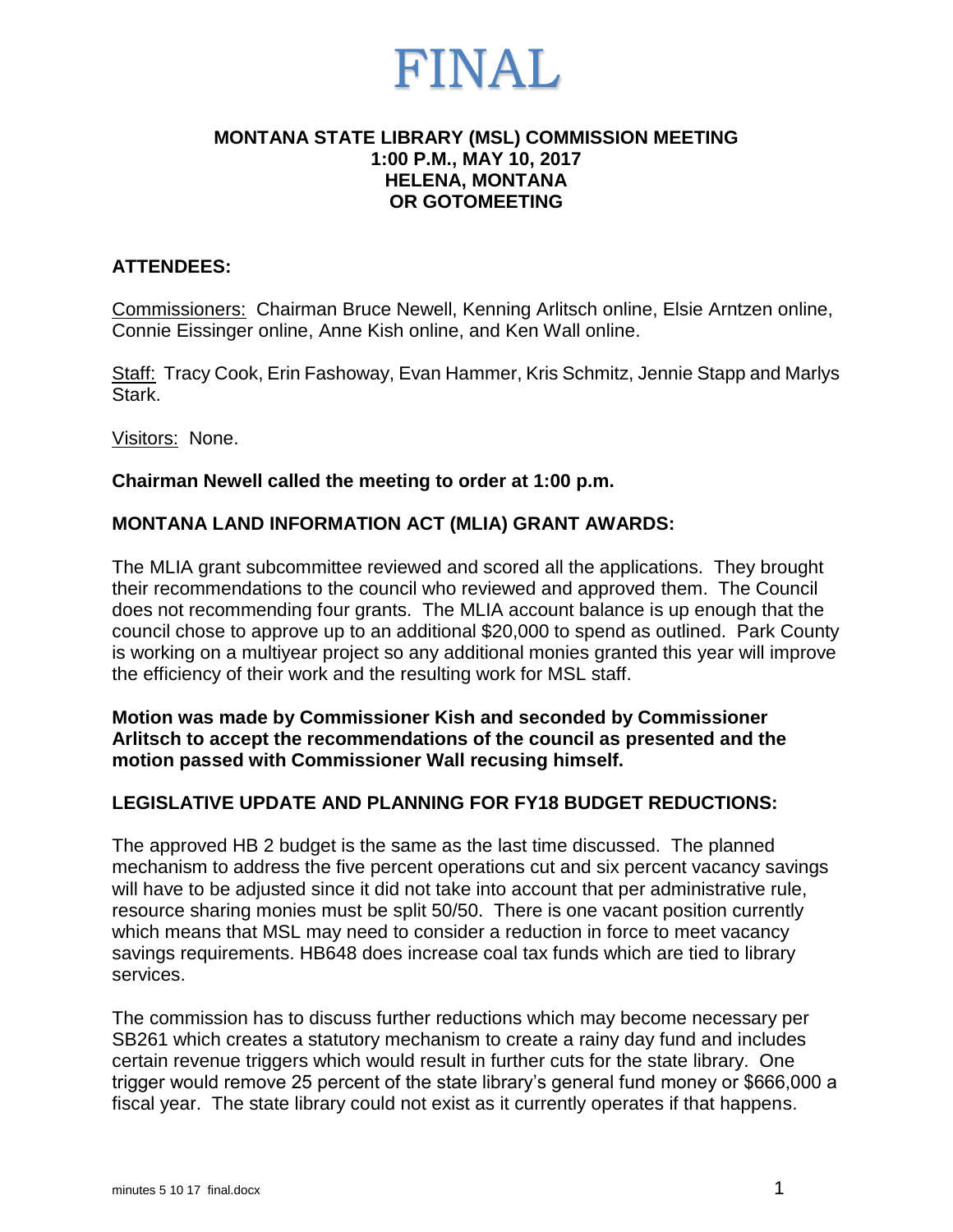# FINAL

Decisions must be made now as to how they would rebuild and meet those cuts because the trigger point deciding date is August 15 and cuts would be immediate. Jennie and Bruce propose starting with a zero based budget, looking at all past ideas of reformatting, using the task force and strategic planning results, what is required in statutes, what funding is available and build from there. Staff have blocked off a couple of days in May to have a 'budget retreat' to prepare proposals for the Commission to consider. After that, public comment would be invited and staff would be informed as to possibilities.

The Governor's office has been invited to be as involved as possible in order to consider their concerns and goals for libraries. With that worse case scenario, an additional ten FTE would likely have to be cut.

Jennie was informed that they looked at cuts in education and public health since those are the areas that received the largest amount of general fund. MSL and the historical society are both in education and both will be losing 25% if that trigger is met.

MSL has already received one resignation and will likely see more due to the uncertainty of jobs in the future. There are about 30.6 FTE paid through HB2 and another 10 from LSTA and other funding sources. It does appear that LSTA will receive some supplemental funds but no official notice has been given.

Commissioner Arlitsch wanted to know what other state libraries did in response to such drastic cuts. MSL has a lot more statutory responsibilities so will not have the same options but those options will also be looked at.

The next steps will be to put together a work group consisting of managers and a couple of commission members for the work sessions on May 23 and 24. Commissioners Newell and Eissinger will be part of the work session and Commissioner Arntzen said she would be able to work on the group if needed. The public meeting would be around the first week of June.

The August commission meeting will need to be rescheduled as a later agenda item since there is no point of having it prior to that August 15 trigger date.

### **COMMISSION CALENDAR:**

Commissioner Newell will attend the Pathfinder federation meeting and Commissioner Wall and LaFromboise will attend Tamarack.

The August meeting needs to be moved to a later date due to the timeline but should happen as soon as possible because all scenarios will be in place. August 16 is the proposed date.